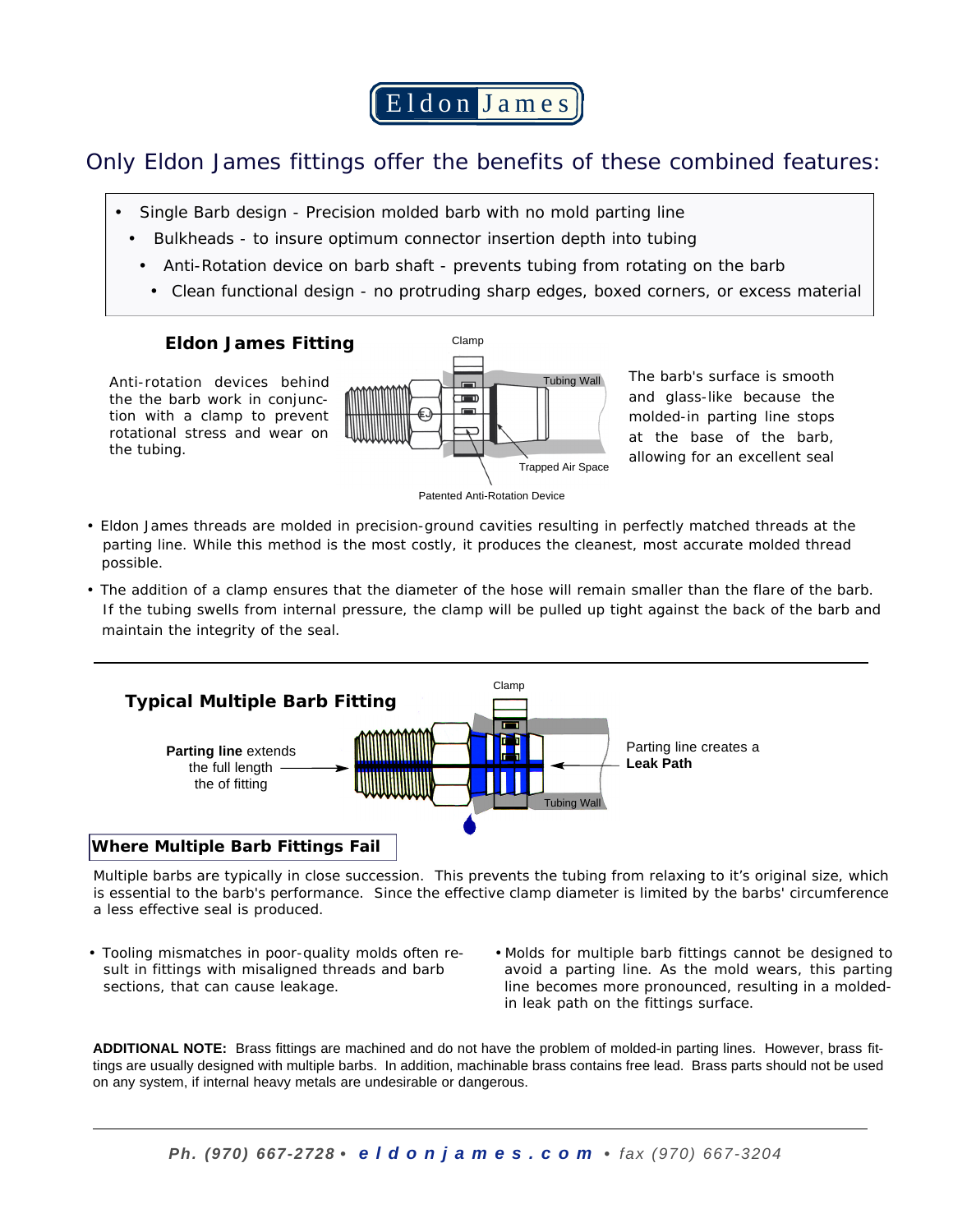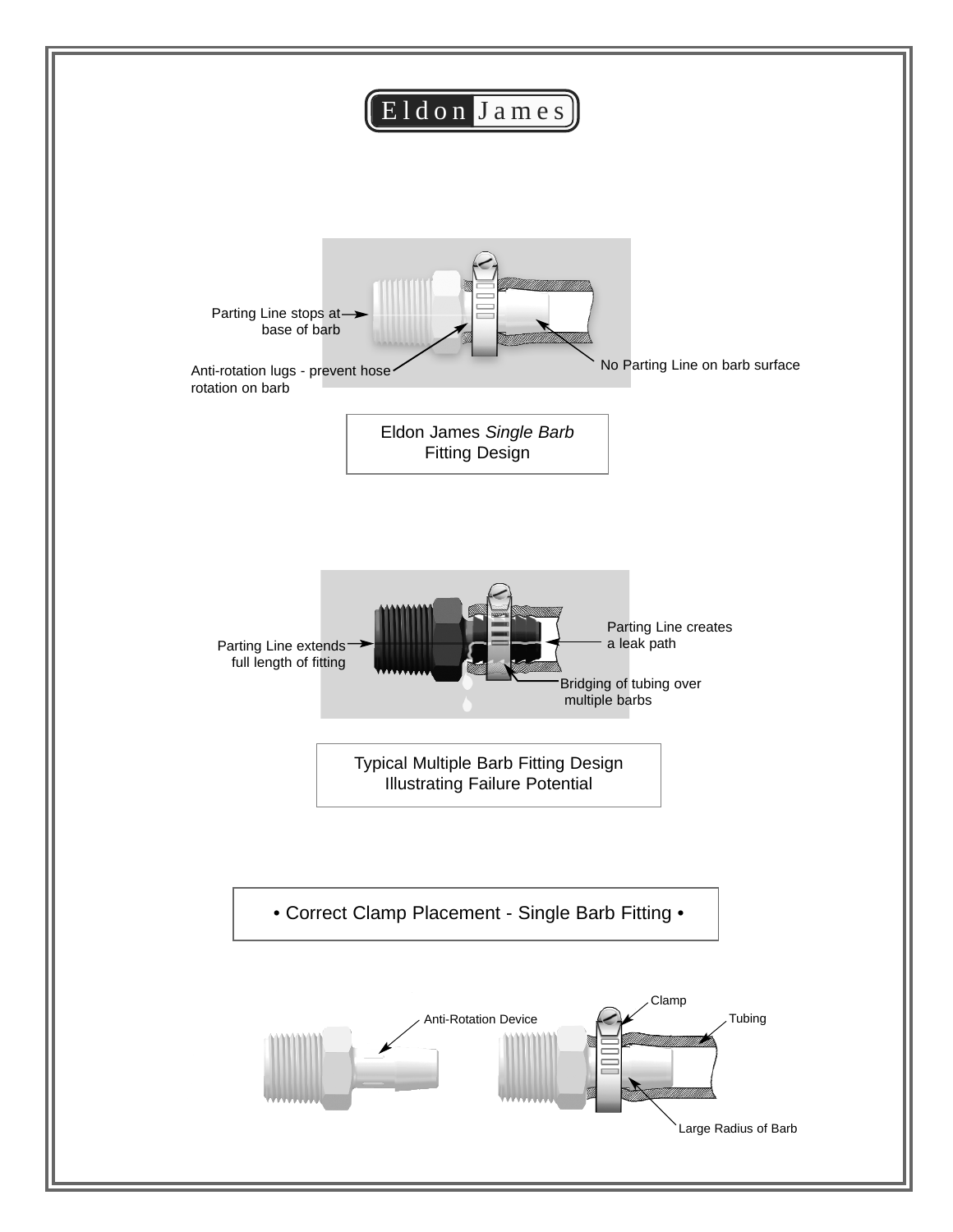| <b>EJ Barb Size</b> | <b>Fits Hose ID</b> | Dim. A | Dim. B | Dim. C |  |
|---------------------|---------------------|--------|--------|--------|--|
| 1                   | 1/16"               | .048"  | .070"  | .098"  |  |
| 1.5                 | 3/32"               | .068"  | .100"  | .135"  |  |
| $\overline{2}$      | 1/8"                | .075"  | .125"  | .161"  |  |
| 2.5                 | 5/32"               | .097"  | .160"  | .207"  |  |
| 3                   | 3/16"               | .117"  | .180"  | .244"  |  |
| $\overline{4}$      | 1/4"                | .140"  | .250"  | .300"  |  |
| 5                   | 5/16"               | .200"  | .313"  | .364"  |  |
| $6\phantom{a}$      | 3/8"                | .250"  | .375"  | .450"  |  |
| 8                   | 1/2"                | .368"  | .500"  | .570"  |  |
| 10                  | 5/8"                | .470"  | .625"  | .712"  |  |
| 12                  | 3/4"                | .580"  | .750"  | .855"  |  |
| 16                  | 1"                  | .800"  | 1.00"  | 1.100" |  |



EJ Nominal Barb Dimensions Plastic Hose Barbs

#### Stainless Steel Barb Dimensions

Barb Dimensions

| Use with Hose ID | EJ Barb #      | Thru Hole ID A | <b>Barb Diameter C</b> | <b>Barb Dia. Metric</b> |  |
|------------------|----------------|----------------|------------------------|-------------------------|--|
| 3/32"            | 1.5            | .066"          | .152"                  | 3.86 mm                 |  |
| 1/8"             | $\overline{2}$ | .082"          | .180"                  | 4.57 mm                 |  |
| 5/32"            | 2.5            | .100"          | .215"                  | 5.46 mm                 |  |
| 3/16"            | 3              | .127"          | .260"                  | 6.60 mm                 |  |
| 1/4"             | 4              | .167"          | .314"                  | 7.98 mm                 |  |
| 5/16"            | 5              | .217"          | .372"                  | 9.45 mm                 |  |
| 3/8"             | 6              | .312"          | .498"                  | 12.65 mm                |  |
| 1/2"             | 8              | .400"          | .619"                  | 15.72 mm                |  |
| 5/8"             | 10             | .495"          | .743"                  | 18.87 mm                |  |
| 3/4"             | 12             | 667"           | .956"                  | 24.28 mm                |  |



Stainless Steel Barbs

### Thread Specifications

| <b>EJ Thread</b> | <b>Thread Length</b><br>(A)                      | <b>Thread Type</b> | <b>Threads Per</b><br>Inch | Pitch Dia. Start/<br>Ext. Thread (B) |  |
|------------------|--------------------------------------------------|--------------------|----------------------------|--------------------------------------|--|
|                  | <b>Unified National Fine (UNF) Threads</b>       |                    |                            |                                      |  |
| 1032             | 1/4"                                             | <b>UNF</b>         | 32                         | .1658                                |  |
| 1032T            | 3/8"                                             | <b>UNF Taper</b>   | 32                         |                                      |  |
| $1/4 - 28$       | 3/8"                                             | <b>UNF</b>         | 28                         | .2208                                |  |
|                  | <b>National Standard Taper Pipe Thread (NPT)</b> |                    |                            |                                      |  |
| 1                | 1/16"                                            | <b>NPT</b>         | 27                         | 0.27118                              |  |
| $\overline{2}$   | 1/8"                                             | <b>NPT</b>         | 27                         | 0.36351                              |  |
| 4                | 1/4"                                             | <b>NPT</b>         | 18                         | 0.47739                              |  |
| 6                | 3/8"                                             | <b>NPT</b>         | 18                         | 0.61201                              |  |
| 8                | 1/2"                                             | <b>NPT</b>         | 14                         | 0.75843                              |  |
| 12               | 3/4"                                             | <b>NPT</b>         | 14                         | 0.96768                              |  |
| 16               | 1"                                               | <b>NPT</b>         | 11.5                       | 1.21363                              |  |
|                  | <b>British Standard Pipe Thread (BSPT)</b>       |                    |                            |                                      |  |
| 2B               | 1/8"                                             | <b>BSPT</b>        | 28                         | 0.3601                               |  |
| 4B               | 1/4"                                             | <b>BSPT</b>        | 19                         | 0.4506                               |  |
| 6B               | 3/8"                                             | <b>BSPT</b>        | 19                         | 0.5886                               |  |

Thread Torque: The general rule for plastic threads is - finger-tight plus 1/2 to 1 turn with a wrench.



\*Over-tightened plastic threads can put stress on the fitting and may cause it to fail.